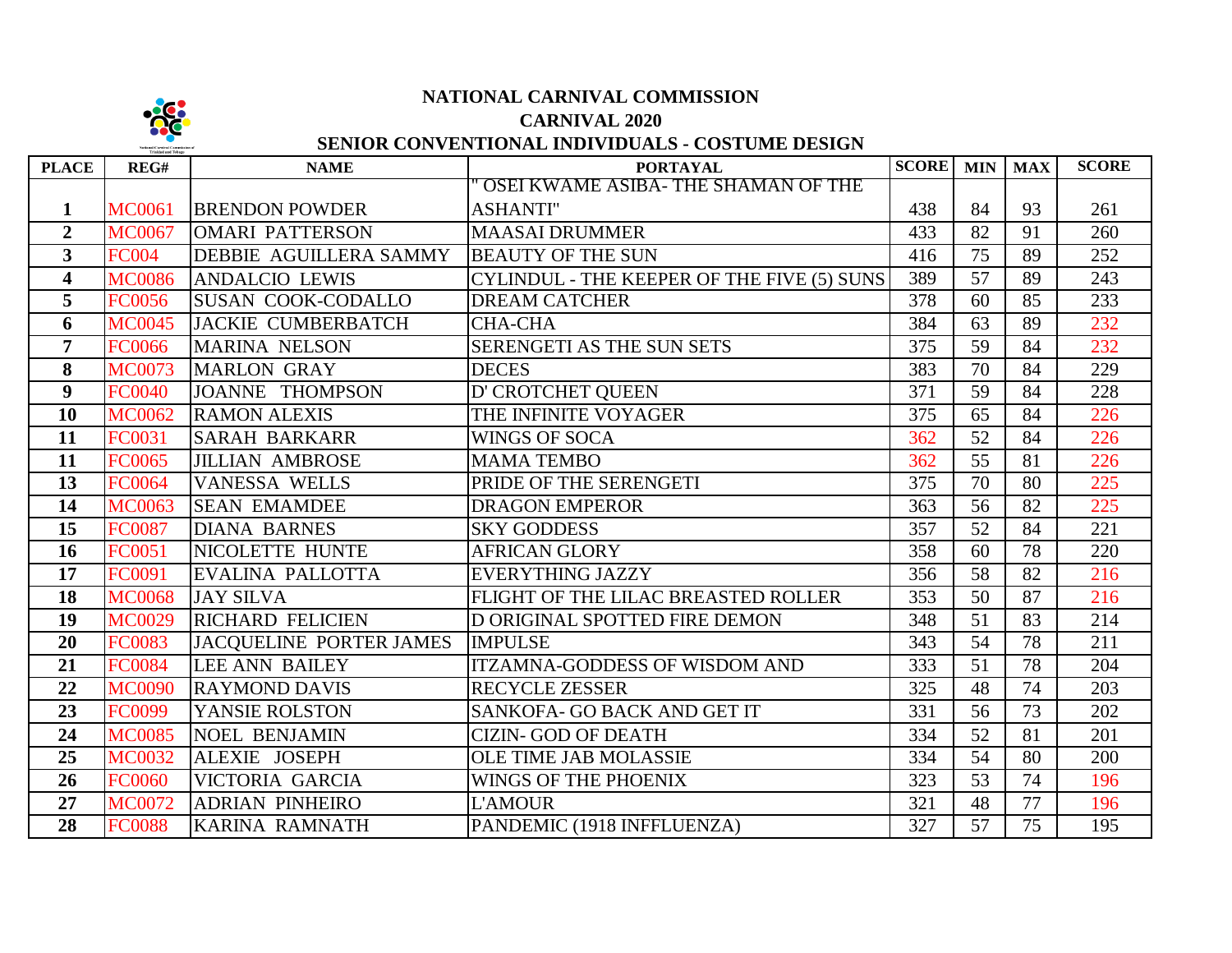

## **NATIONAL CARNIVAL COMMISSION CARNIVAL 2020**

# **SENIOR CONVENTIONAL INDIVIDUALS - COSTUME DESIGN**

|              |                |                                |                                           | <b>TOTAL</b> |                 |            | <b>FINAL</b> |
|--------------|----------------|--------------------------------|-------------------------------------------|--------------|-----------------|------------|--------------|
| <b>PLACE</b> | REG#           | <b>NAME</b>                    | <b>PORTAYAL</b>                           | <b>SCORE</b> | <b>MIN</b>      | <b>MAX</b> | <b>SCORE</b> |
| 29           | <b>FC0047</b>  | <b>CELISSE JOHNSON-OLIVIER</b> | THE EYE OF PARADISE-PARROT'S EYE          | 324          | 58              | 73         | 193          |
| 30           | <b>FC0037</b>  | <b>JOANNA MOORE</b>            | THE VIRTUE OF CHARITY                     | 317          | 55              | 69         | 193          |
| 31           | <b>MC0071</b>  | <b>MIGUEL PINHEIRO</b>         | <b>LUMIERE DE VIE</b>                     | 313          | 46              | 74         | 193          |
| 32           | <b>FC0017</b>  | <b>SHAMILA SAMAROO</b>         | NONHLANHLA 'MOTHER OF LUCK'               | 311          | 50              | 72         | 189          |
| 33           | <b>FC0092</b>  | <b>MARSHA TREPTE</b>           | FLORES PARA MI TIA JUDY                   | 305          | 47              | 70         | 188          |
| 34           | <b>FC007</b>   | <b>CAMILLE SAMMY</b>           | THE PATRIOT                               | 314          | 48              | 80         | 186          |
| 35           | <b>MC0043</b>  | <b>WENDELL CRABBY</b>          | <b>BRIZILIAN PRINCE. PEACE LOVE HAPPY</b> | 316          | $\overline{53}$ | 81         | 182          |
| 36           | <b>FC0039</b>  | SONIA SCOTT                    | THE VIRTUE OF LOVE                        | 296          | 51              | 64         | 181          |
| 37           | <b>FC0024</b>  | <b>ALEHIA ALEXANDER</b>        | <b>QUEEN LATIFAH</b>                      | 304          | 51              | 73         | 180          |
| 38           | <b>FC0042</b>  | TIFFANY AUGUSTINE              | <b>WINGS LIKE A DOVE</b>                  | 291          | 44              | 67         | 180          |
| 39           | <b>MC003</b>   | <b>LANDO SAMAROO</b>           | FLIGHT OF THE HUMMING BIRD                | 318          | 55              | 86         | 177          |
| 40           | <b>FC0054</b>  | <b>SARA-LEIGH AMIRALI</b>      | THE CLEANSING                             | 297          | 52              | 70         | 175          |
| 41           | <b>MC0046</b>  | <b>ANDRE MAHABIR</b>           | MONTEZUMA THE RULER                       | 289          | 44              | 70         | 175          |
| 42           | <b>MC00100</b> | <b>RAVI HARRYPERSAD</b>        | THE KING OF THE HIGH BALL FLOWER          | 286          | 44              | 67         | 175          |
| 43           | <b>FC0095</b>  | <b>ANNELLA MARYAM ABONIS</b>   | <b>D'LIGHT</b>                            | 294          | 50              | 73         | 171          |
| 44           | <b>FC0079</b>  | <b>NAOMI PAUL LEWIS</b>        | <b>OMIKAMI</b>                            | 292          | 45              | 77         | 170          |
| 45           | FC0041         | STACY MCMILLAN                 | <b>BLUE JAY IN FLIGHT</b>                 | 284          | 50              | 68         | 166          |
| 46           | <b>FC0096</b>  | <b>GABRIELLE SPENCER</b>       | <b>NUBIAN QUEEN</b>                       | 272          | 42              | 65         | 165          |
| 47           | <b>FC0015</b>  | PERTRINA SOOKDEO               | ZONKIZIZWE 'ALL NATIONS'                  | 278          | 48              | 66         | 164          |
| 48           | <b>FC0080</b>  | <b>SYLVIA GITTENS</b>          | <b>EILEITHYIA</b>                         | 276          | 50              | 62         | 164          |
| 49           | FC0011         | <b>SHANDEL SCOTT</b>           | <b>JABULISILE 'SHE HAS BRIGHT JOY'</b>    | 275          | 46              | 67         | 162          |
| 49           | <b>FC0020</b>  | SHELLYANN CLARKE               | SIMANGALISO-'MIRACLE'                     | 275          | 50              | 63         | 162          |
| 51           | <b>FC0013</b>  | NATAFARIA JAMES                | <b>OUEEN RANAVALONA</b>                   | 248          | 31              | 59         | 158          |
| 52           | <b>MC0081</b>  | <b>STEFAN EMMANUEL</b>         | <b>ARES</b>                               | 259          | 46              | 59         | 154          |
| 53           | <b>FC008</b>   | <b>ABBIOLA JULIEN</b>          | <b>QUEEN YAA ASANTEWA</b>                 | 253          | 43              | 57         | 153          |
|              |                |                                | NDEBELE BRIDE TRIBUTE TO NELSON           |              |                 |            |              |
| 54           | <b>FC002</b>   | <b>SANDRA A MORRIS BELL</b>    | <b>MANDELA</b>                            | 304          | 72              | 81         | 151          |